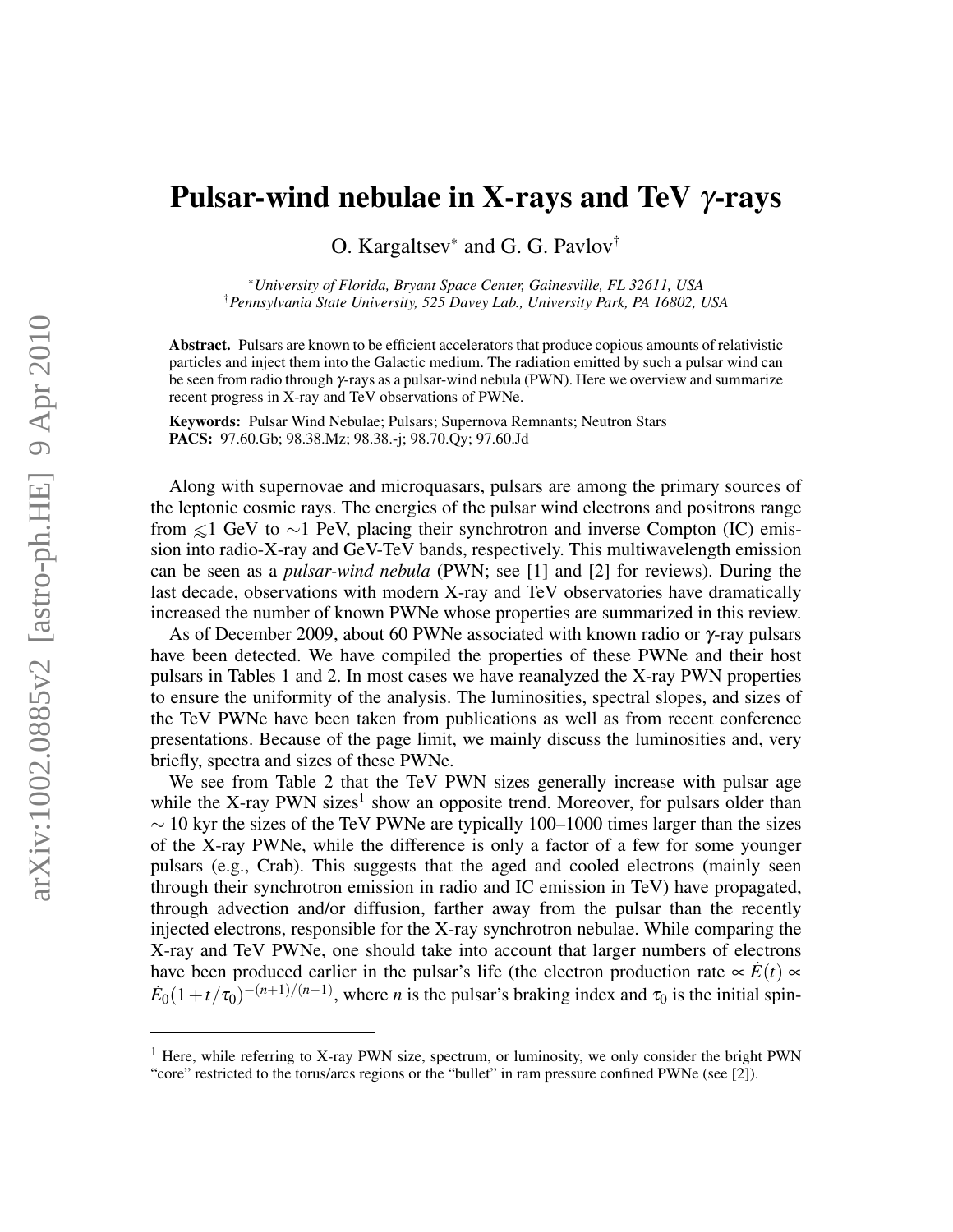|    | <b>IABLE 1.</b> Pulsars with $X$ -ray and/or lev PWNe |                            |                                                     |                |                 |                          |                                                      |  |  |
|----|-------------------------------------------------------|----------------------------|-----------------------------------------------------|----------------|-----------------|--------------------------|------------------------------------------------------|--|--|
| #  | <b>PSR</b>                                            | $PWN^*$                    | VHE src. <sup>†</sup>                               | $\log \dot{E}$ | $\log \tau$     | $d^{**}$                 | $\mathrm{Rad.}/\mathrm{H}_\alpha/\mathrm{GeV}^\ddag$ |  |  |
|    |                                                       |                            |                                                     | [erg/s]        | $[\mathrm{yr}]$ | kpc                      |                                                      |  |  |
| 1  | J0537-6910                                            | <b>N157B</b>               |                                                     | 38.68          | 3.70            | 50                       | Y/N/N                                                |  |  |
|    | 2 B0531+21                                            | Crab                       | H J0534+220                                         | 38.66          | 3.09            | $\overline{2}$           | Y/N/Y                                                |  |  |
| 3  | J2022+3842                                            | $G76.9+1.0$                |                                                     | 38.30          | 3.95            | 8                        | Y/N/N                                                |  |  |
|    | 4 B0540-69                                            | <b>N158A</b>               |                                                     | 38.17          | 3.22            | 50                       | Y/N/N                                                |  |  |
| 5  | J1813-1749                                            | G12.82-0.02                | <br>H J1813-178?                                    | 37.83          | 3.66            | 4.5                      | N/N/P                                                |  |  |
| 6  | J1400-6325                                            | $G310.6 - 1.6$             |                                                     | 37.71          | 4.10            | 6                        | Y/N/N                                                |  |  |
| 7  | J1833-1034                                            | G21.50-0.89                | $\cdots$<br>H J1833-105                             | 37.52          | 3.69            | 4.8                      | Y/N/Y                                                |  |  |
| 8  | $J0205+6449$                                          | 3C 58                      |                                                     | 37.43          | 3.73            | 3.2                      | Y/N/Y                                                |  |  |
| 9  |                                                       | J2229+6114 G106.65+2.96    | $\cdots$<br>V J2228+609                             | 37.35          | 4.02            | $\mathfrak{Z}$           | Y/N/Y                                                |  |  |
|    | 10 B1509-58                                           | Jellyfish                  | H J1514-591                                         | 37.25          | 3.19            | 5                        | P/N/N                                                |  |  |
|    | 11 J1617-5055                                         | G332.50-0.28               | H J1616-508?                                        | 37.20          | 3.91            | 6.5                      |                                                      |  |  |
|    | 12 J1124-5916                                         | G292.04+1.75               |                                                     | 37.07          | 3.46            | 6                        | N/N/P<br>Y/N/Y                                       |  |  |
|    |                                                       |                            | $\ddotsc$                                           | 37.06          | 3.46            | 6.2                      |                                                      |  |  |
|    | 13 J1930+1852                                         | G54.10+0.27                | V J1930+188<br>H J1420-607                          | 37.02          | 4.11            | 5.6                      | Y/N/N<br>P/N/N                                       |  |  |
|    | 14 J1420-6048                                         | G313.54+0.23               |                                                     |                |                 | $6^{22}$                 |                                                      |  |  |
|    | 15 J1846-0258                                         | Kes <sub>75</sub>          | H J1846-029                                         | 36.91          | 2.86            |                          | Y/N/N                                                |  |  |
|    | 16 B0833-45                                           | Vela                       | H J0835-455                                         | 36.84          | 4.05            | 0.29 <sup>p</sup>        | Y/N/N                                                |  |  |
| 17 | J1811-1925                                            | G11.18-0.35                | $\cdots$                                            | 36.81          | 4.37            | 5                        | Y/N/N                                                |  |  |
|    | 18 J1838-0655                                         | G25.24-0.19                | H J1837-069                                         | 36.74          | 4.36            | $\tau$<br>3 <sup>?</sup> | N/N/N                                                |  |  |
|    | 19 J1418-6058                                         | Rabbit                     | H J1418-609                                         | 36.69          | 4.00            |                          | Y/N/Y                                                |  |  |
|    | 20 J1856+0245                                         | $G36.01+0.06$ <sup>?</sup> | H J1857+026                                         | 36.66          | 4.32            | 9                        | N/N/N                                                |  |  |
|    | 21 B1951+32                                           | G68.77+2.82                |                                                     | 36.57          | 5.03            | 2.5                      | Y/Y/Y                                                |  |  |
|    | 22 J1826-1256                                         | Eel                        | $\cdots$                                            | 36.55          | 4.15            | $7^?$                    | P/N/Y                                                |  |  |
| 23 | $J2021+3651$                                          | $G75.23 + 0.12$            | M J2019+37 <sup>?</sup>                             | 36.53          | 4.23            | $\overline{4}$           | N/N/Y                                                |  |  |
|    | 24 B1706-44                                           | G343.10-2.69               | H J1708-443                                         | 36.53          | 4.24            | $\overline{2}$           | Y/N/Y                                                |  |  |
|    | 25 J1357-6429                                         | G309.92-2.51               | H J1357-645                                         | 36.49          | 3.86            | 2.5                      | P/N/N                                                |  |  |
|    | 26 J1913+1011                                         | G44.48-0.17 <sup>?</sup>   | H J1912+101                                         | 36.46          | 5.23            | 4.5                      | N/N/N                                                |  |  |
|    | 27 J1907+0602                                         | G40.16–0.89 <sup>?</sup>   | H J1908+063 <sup>?</sup>                            | 36.45          | 4.28            | 3.2                      | N/N/Y                                                |  |  |
|    | 28 B1823-13                                           | G18.00-0.69                | H J1825-137                                         | 36.45          | 4.33            | $\overline{4}$           | N/N/N                                                |  |  |
|    | 29 B1757-24                                           | Duck                       |                                                     | 36.41          | 4.19            | 5                        | Y/N/N                                                |  |  |
|    | 30 J1016-5857                                         | G284.08-1.88               | $\ddotsc$                                           | 36.41          | 4.32            | $\mathfrak{Z}$           | N/N/N                                                |  |  |
|    | 31 J1747-2958                                         | Mouse                      | $\cdots$                                            | 36.40          | 4.41            | 5                        | Y/N/Y                                                |  |  |
|    | 32 J1119-6127                                         | G292.15-0.54               | H J1119-615 <sup>?</sup>                            | 36.37          | 3.21            | 8.4                      | N/N/N                                                |  |  |
| 33 | B1800-21                                              | $G8.40 + 0.15$             | H J1804-216?                                        | 36.34          | 4.20            | $\overline{4}$           | N/N/P                                                |  |  |
|    | 34 B1046-58                                           | G287.42+0.58               | $\cdots$                                            | 36.30          | 4.31            | 3                        | N/N/Y                                                |  |  |
|    |                                                       |                            | 35 J1809-1917 G11.09+0.08 H J1809-193               | 36.25          | 4.71            | 3.5                      | P/N/N                                                |  |  |
|    |                                                       |                            | 36 J1301-6305 G304.10-0.24 H J1303-631 <sup>?</sup> | 36.22          | 4.04            | 7                        | N/N/N                                                |  |  |
|    |                                                       | 37 J1718-3825 G348.95-0.43 | H J1718-385?                                        | 36.11          | 4.95            | $\overline{4}$           | N/N/Y                                                |  |  |
|    | 38 J1531-5610                                         | G323.89+0.03               | $\cdots$                                            | 35.96          | 4.99            | 3                        | N/N/N                                                |  |  |
|    | 39 J1509-5850                                         | G319.97-0.62               | $\cdots$                                            | 35.71          | 5.19            | $\overline{4}$           | P/N/Y                                                |  |  |
| 40 | J1857+0143                                            | $G35.17 - 0.57$            | H J1858+020 <sup>?</sup>                            | 35.65          | 4.85            | 5.5                      | N/N/N                                                |  |  |
| 41 | J0007+7303                                            | CTA1                       | $\cdots$                                            | 35.65          | 4.15            | 1.4                      | N/N/Y                                                |  |  |
|    | 42 B1853+01                                           | G34.56-0.50                | $\ddotsc$                                           | 35.63          | 4.31            | $\mathfrak{Z}$           | Y/N/N                                                |  |  |
| 43 | J1809-2332                                            | Taz                        | $\cdots$                                            | 35.60          | 4.36            | $\overline{2}$           | Y/N/N                                                |  |  |
| 44 | J1958+2846                                            | G65.89-0.37?               | M J1954+28                                          | 35.58          | 4.32            | $2^?$                    | N/N/Y                                                |  |  |
| 45 | J1702-4128                                            | G344.74+0.12               | H J1702-420 <sup>?</sup>                            | 35.53          | 4.74            | 5                        | N/N/N                                                |  |  |
|    | 46 J0729-1448                                         | G230.39-1.42               | $\cdots$                                            | 35.45          | 4.54            | $\overline{4}$           | N/N/N                                                |  |  |
|    | 47 J2032+4127                                         |                            | G80.22+1.02 He J2032+4130                           | 35.43          | 5.04            | 1.7                      | N/N/Y                                                |  |  |
|    |                                                       | 48 J1740+1000 G34.01+20.27 | $\cdots$                                            | 35.36          | 5.06            | 1.4                      | N/N/N                                                |  |  |

TABLE 1. Pulsars with X-ray and/or TeV PWNe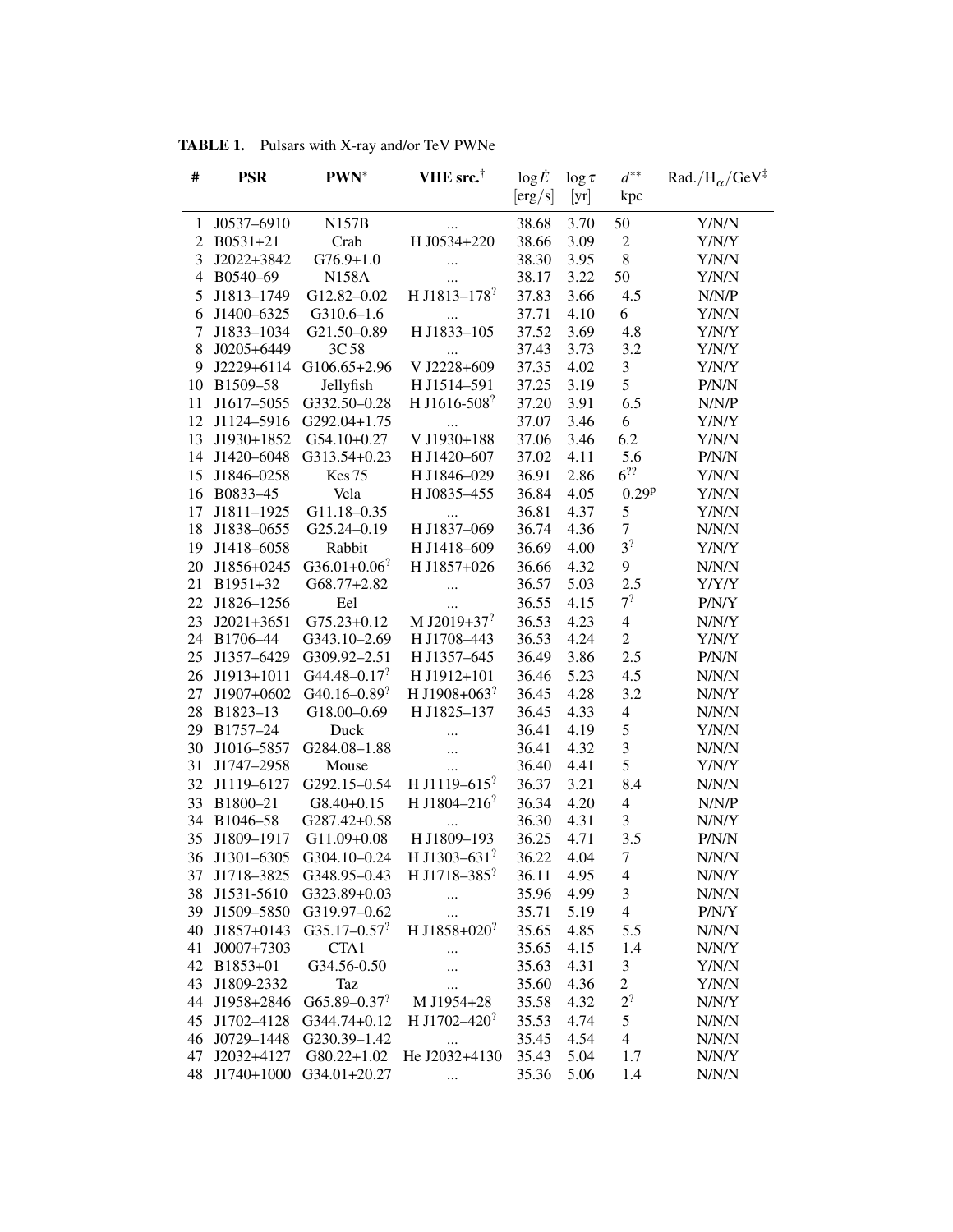| #  | <b>PSR</b>     | $PWN^*$                   | VHE src. <sup>†</sup>       | log E<br>$\left[ \text{erg}/\text{s} \right]$ | $\log \tau$<br>[yr] | $d^{**}$<br>kpc    | Rad./ $H_{\alpha}$ /GeV <sup>‡</sup> |
|----|----------------|---------------------------|-----------------------------|-----------------------------------------------|---------------------|--------------------|--------------------------------------|
| 49 | $J(0631+1036)$ | G201.22+0.45 <sup>?</sup> | M J0630+10 <sup>?</sup>     | 35.24                                         | 4.64                | 3.6                | N/N/Y                                |
| 50 | $B1957+20$     | $G59.20 - 4.70$           |                             | 35.20                                         | 9.18                | 2.5                | N/Y/N                                |
| 51 | $J0633+0632$   | G205.10-0.93              |                             | 35.08                                         | 4.77                | $1.5$ <sup>?</sup> | N/N/Y                                |
| 52 | J1740-3015     | $G358.29 + 0.24$          | H J1741-302                 | 34.91                                         | 4.31                | 3                  | N/N/N                                |
| 53 | $J0538+2817$   | G179.72-1.69              |                             | 34.69                                         | 5.79                | 1.47P              | N/N/N                                |
| 54 | B0355+54       | Mushroom                  | $\ddotsc$                   | 34.66                                         | 5.75                | 1.04 <sup>p</sup>  | N/N/N                                |
| 55 | $J(0633+1746)$ | Geminga                   | M J0632+17 <sup>?</sup>     | 34.51                                         | 5.53                | $0.25^{p}$         | N/N/Y                                |
| 56 | $J1745 - 3040$ | $G358.55 - 0.96$          | H $1745 - 305$ <sup>?</sup> | 33.93                                         | 5.74                | 2                  | N/N/N                                |
| 57 | J1502-5828     | $G319.39+0.13$            | H J1503-582 <sup>?</sup>    | 33.68                                         | 5.46                | 8                  | N/N/N                                |
| 58 | $B1929+10$     | G47.38-3.88               |                             | 33.59                                         | 6.49                | $0.36^{p}$         | P/N/N                                |
| 59 | B2224+65       | Guitar                    |                             | 33.07                                         | 6.05                | 1.5                | N/Y/N                                |

TABLE 1. Pulsars with X-ray and/or TeV PWNe (continued)

 $*$  PWN name or galactic coordinates. The superscript  $?$  mark the cases in which no X-ray PWN has been reported, but there are TeV PWN candidates nearby.

† TeV sources in the vicinity of the PSR/PWN. 'H', 'V', 'M' and 'He' stand for HESS, VERITAS,

Milagro and HEGRA. The superscript <sup>?</sup> marks questionable associations.

∗∗ Our best guess for the pulsar distance, used to scale the distance-dependent parameters in Table 2. The superscript  $P$  marks the distances determined from parallax measurements; the most uncertain distances (e.g., when even dispersion measure is unknown) are marked by  $\frac{7}{1}$ . For Kes 75 the distance (marked by <sup>??</sup>) is rather uncertain, ranging from 5.1–7.5 kpc ([3]) to  $\sim$  10.6 kpc ([4]).

<sup>‡</sup> Is the PWN detected in radio/H<sub> $\alpha$ </sub>, and PSR/PWN in GeV  $\gamma$ -rays? P = 'possibly'.

down timescale; e.g., [1]). This picture is further complicated by environmental effects and pulsar motion. For instance, the ambient pressure that confines a slowly-moving PWN, is much greater in a star-forming region than in low-density regions above the Galactic plane; high-speed pulsars are accompanied by long tails with higher bulk flow velocities compared to more isotropic PWNe around slowly-moving pulsars; pressure gradients inside a supernova remnant or interaction with its reverse shock can affect the PWN shape. In addition, the ambient radio/IR radiation density may vary and affect the properties of the IC radiation emitted by the pulsar wind. In many cases, significant offsets between the centroid of the extended TeV source and the neighboring pulsar's position may be attributed to the interaction with the asymmetric reverse shock or to a locally non-uniform distribution of the ambient matter/radiation. The large sizes of these TeV sources and the large offsets may sometimes lead to false associations with pulsars, especially if there is no preferential extension of the X-ray PWN toward the TeV source center.

The X-ray and TeV spectra of PWNe are often approximated by power-law (PL) models with different slopes. If the electron spectral energy distribution (SED) can be approximated by a single PL,  $dN(\varepsilon) \propto \varepsilon^{-p} d\varepsilon$ , then both the synchrotron (X-ray) and IC (TeV) spectra should have the same slopes,  $F_v \propto v^{-\Gamma+1}$ , where the photon index  $\Gamma = (p+1)/2$ . However, one can see from Table 2 that the spectra of X-ray PWNe are systematically harder than those of their TeV counterparts, which can be attributed to the evolution of the electron SED. Indeed, Chandra observations of bright, well-resolved PWNe have shown that the synchrotron spectrum varies significantly with the distance from the pulsar (due to the radiation and expansion energy losses), and therefore a single PL approximation to the X-ray spectrum becomes inapplicable if a large enough volume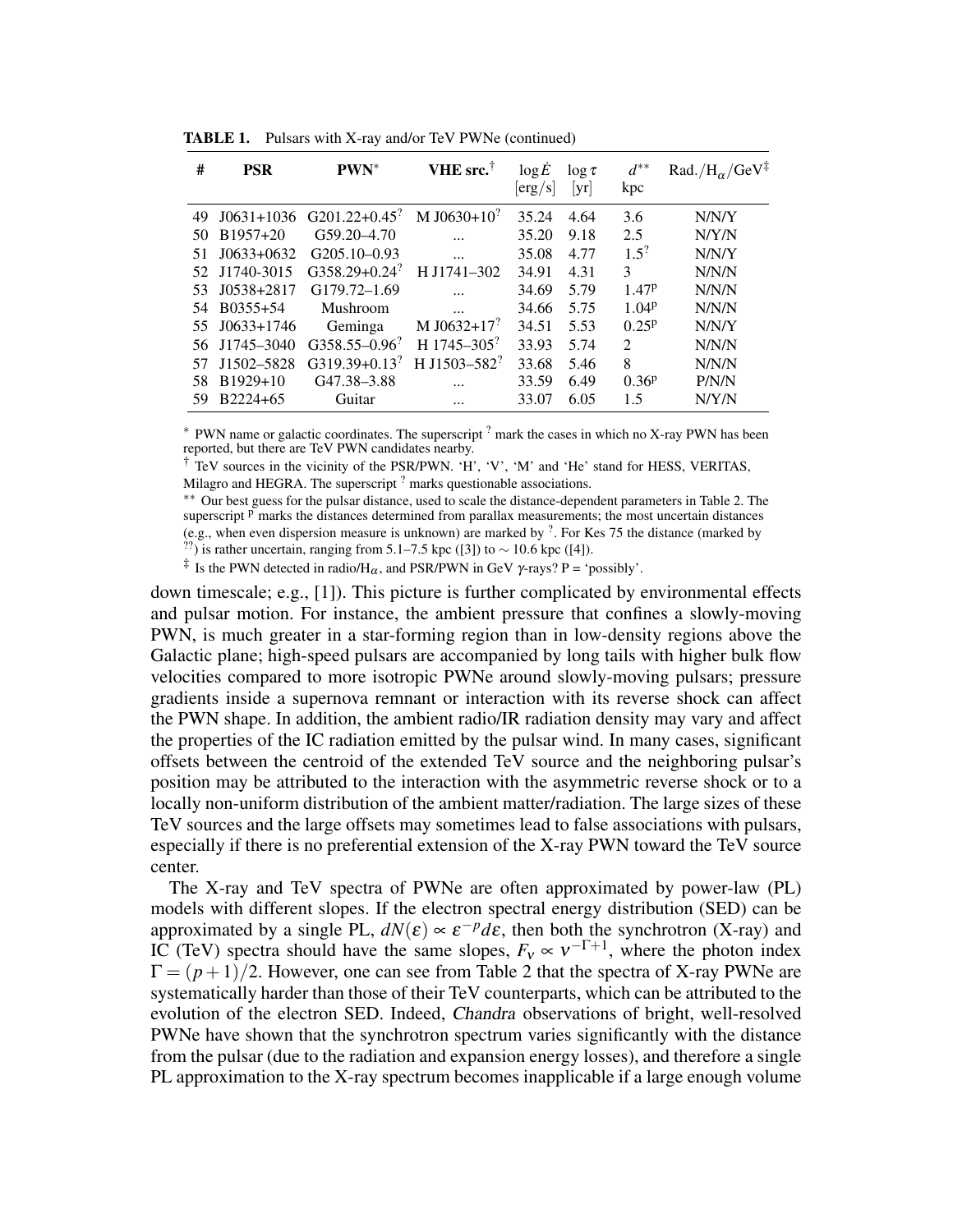| #             | $N_{\rm H,22}^*$ | $\log L_X$ <sup>†</sup><br>[erg/s] | $\Gamma_{\rm X}$    | $\log L_{\gamma}^{**}$<br>[erg/s]                 | $\Gamma_\gamma$ <sup>‡</sup> | $l_X$ §<br>pc | $l_{\gamma}^{\mathbb{I}}$<br>pc | $\Delta^{\parallel}$<br>arcmin | Refs. <sup>††</sup> |
|---------------|------------------|------------------------------------|---------------------|---------------------------------------------------|------------------------------|---------------|---------------------------------|--------------------------------|---------------------|
| 1             | 0.5              | $36.04 \pm 0.01$ $2.20 \pm 0.05$   |                     | $\dddotsc$                                        |                              | 1.4           | $\cdots$                        | $\ldots$                       | $[5]$               |
| $\mathfrak 2$ | 0.32             | $37.28 \pm 0.01$                   |                     | $2.12 \pm 0.01$ 34.51 $\pm 0.06$                  | $2.63 \pm 0.20$              | 1.2           | $\lt 2$                         | < 0.5                          | [6, 7, 8]           |
| 3             | 1.3              | $32.58 \pm 0.12$                   | $0.9 \pm 0.5$       | $\cdots$                                          |                              | 0.4           |                                 |                                | [9]                 |
| 4             | 0.46             | $37.01 \pm 0.01$                   | $1.85 \pm 0.10$     |                                                   |                              | 1.4           | $\ldots$                        |                                | $[10]$              |
| 5             | 10               | $32.90 \pm 0.25$                   | $0.4^{+0.4}_{-0.7}$ | $34.34 \pm 0.14$                                  | $2.09 \pm 0.21$              | 2.0           | 6                               | < 0.5                          | [11, 12, 13]        |
| 6             | 2.1              | $34.99 \pm 0.04$ $1.83 \pm 0.09$   |                     |                                                   |                              | 2.3           |                                 | $\ddotsc$                      | $[14]$              |
| $\tau$        | 2.3              | $35.36 \pm 0.01$                   |                     | $1.89 \pm 0.02$ 33.63 $\pm$ 0.12                  | $2.08 \pm 0.22$              | 1.0           | $\leq 5$                        | < 1                            | [15, 16]            |
| 8             | 0.43             | $33.94 \pm 0.01$                   | $2.02 \pm 0.01$     |                                                   |                              | 1.2           | $\ddotsc$                       | $\ddotsc$                      | $[17]$              |
| 9             | 0.5              | $32.94 \pm 0.01$                   | $1.3 \pm 0.1$       | $33.63 \pm 0.20$                                  | $2.3 \pm 0.4$                | 0.4           | 26                              | 24                             | [18, 19]            |
| 10            | 0.8              |                                    |                     | $34.60 \pm 0.03$ $1.65 \pm 0.05$ $34.86 \pm 0.12$ | $2.27 \pm 0.2$               | 4.5           | 24                              | 2.4                            | [20, 21]            |
| 11            | 3.5              | $33.79 \pm 0.02$                   | $1.2 \pm 0.2$       | $34.78 \pm 0.06$                                  | $2.35 \pm 0.21$              | 0.6           | 60                              | 10                             | [22, 12]            |
| 12            | 0.37             | $34.71 \pm 0.03$                   | $1.7 \pm 0.5$       | $\cdots$                                          | $\cdots$                     | 0.2           | $\ddotsc$                       | $\cdots$                       | $[23]$              |
| 13            | 1.9              | $34.46 \pm 0.01$                   | $1.99 \pm 0.03$     | $33.88 \pm 0.20$                                  | $2.3 \pm 0.4$                | 1.5           | < 11                            | $<$ 3                          | [24, 19]            |
| 14            | 5.4              | $33.15 \pm 0.11$                   | $0.5 \pm 1.2$       | $34.60 \pm 0.07$                                  | $2.17 \pm 0.12$              | 0.4           | 11                              | 3.3                            | [25, 26]            |
| 15            | 4.0              |                                    |                     | $35.19 \pm 0.02$ $2.03 \pm 0.02$ $33.87 \pm 0.09$ | $2.26 \pm 0.15$              | 2.8           | < 6                             | < 1                            | $[27]$              |
| 16            | 0.02             | $32.11 \pm 0.03$                   | $1.4 \pm 0.1$       | $32.14 \pm 0.22$ $1.45 \pm 0.22$ <sup>?</sup>     |                              | 0.1           | 5                               | 30                             | [28, 29, 30]        |
| 17            | 3.1              | $34.00 \pm 0.09$                   | $1.5 \pm 0.2$       | $\ldots$                                          |                              | 1.0           | $\ddotsc$                       | $\cdots$                       | $[31]$              |
| 18            | 4.0              | $33.47 \pm 0.14$                   | $0.8 \pm 0.3$       | $34.91 \pm 0.18$                                  | $2.27 \pm 0.21$              | 2.0           | 28                              | 3                              | [32, 12]            |
| 19            | 2.3              | $33.55 \pm 0.02$                   | $1.7 \pm 0.1$       | $33.91 \pm 0.07$                                  | $2.22 \pm 0.12$              | 1.5           | 8                               | 3.5                            | [25, 26]            |
| 20            | $\lesssim 2$     | $\cdots$                           |                     | $35.16 \pm 0.11$                                  | $2.39 \pm 0.08$              | 1.7           | 40                              | 6                              | [33, 34]            |
| 21            | 0.34             | $32.62 \pm 0.01$                   | $1.76 \pm 0.03$     | $\cdots$                                          |                              | 0.4           | $\ddotsc$                       |                                | [35, 36]            |
| 22            | 2.0              | $32.41 \pm 0.05$ $1.27 \pm 0.40$   |                     | $\cdots$                                          | $\cdots$                     | 0.3           |                                 | $\cdots$                       | $[37]$              |
| 23            | 0.7              | $33.08 \pm 0.07$                   | $1.7 \pm 0.3$       | $33.09 \pm 0.50$                                  | $[2.6]$                      | 0.8           | < 140                           | 18                             | [38, 39]            |
| 24            | 0.5              | $32.58 \pm 0.02$                   | $1.8 \pm 0.1$       | $33.87 \pm 0.13$                                  | $2.00 \pm 0.22$              | 0.2           | 23                              | 14                             | [40, 41]            |
| 25            | 0.23             | $31.70 \pm 0.07$ $1.28 \pm 0.21$   |                     | $33.77 \pm 0.20$                                  | $2.2 \pm 0.2$                | 0.1           | 20                              | 8                              | $[42]$              |
| 26            | $\lesssim$ 2     | < 31.22                            | $\ddotsc$           | $34.19 \pm 0.19$                                  | $2.7 \pm 3.6$                | $\ddotsc$     | 60                              | 12                             | $[43]$              |
| 27            | $\lesssim 2$     | $\ddotsc$                          | $\ddotsc$           | $34.22 \pm 0.22$                                  | $2.10 \pm 0.21$              | $\ddotsc$     | 37                              | 16                             | $[44]$              |
| 28            | 1.0              | $32.50 \pm 0.05$                   | $1.3 \pm 0.4$       | $35.05 \pm 0.10$                                  | $2.26 \pm 0.2$ <sup>?</sup>  | 0.2           | 70                              | 10                             | [45, 46, 47]        |
| 29            | 4.4              | $33.20 \pm 0.14$                   | $2.5 \pm 0.3$       | $\cdots$                                          | $\cdots$                     | 0.5           | $\cdots$                        | $\cdots$                       | $[48]$              |
| 30            | $[1.2]$          | $32.30 \pm 0.11$                   | $1.5 \pm 0.2$       | $\ddotsc$                                         | $\ddotsc$                    | 0.1           | $\cdots$                        | $\cdots$                       | $[49]$              |
| 31            | 3.0              | $34.70 \pm 0.05$                   | $2.0 \pm 0.2$       | $\cdots$                                          | $\cdots$                     | 0.5           |                                 | $\cdots$                       | $[50]$              |
| 32            | 1.6              | $33.00 \pm 0.10$                   | $1.5 \pm 0.3$       | $34.20 \pm 0.30$                                  | > 2.2                        | 0.5           | 30                              | 6                              | [51, 52]            |
| 33            | 1.4              | $32.20 \pm 0.05$                   | $1.6 \pm 0.3$       | $34.30 \pm 0.08$                                  | $2.72 \pm 0.21$              | 0.2           | 58                              | 10                             | [53, 54, 12]        |
| 34            | $[0.4]$          | $31.82 \pm 0.04$                   | $1.0 \pm 0.2$       |                                                   |                              | 0.2           |                                 | $\cdots$                       | $[55]$              |
| 35            | 0.7              | $32.59 \pm 0.03$                   | $1.4 \pm 0.1$       | $34.29 \pm 0.11$                                  | $2.20 \pm 0.22$              | 0.2           | 40                              | 8                              | [56, 57]            |
|               | 36 [1.1]         | $32.16 \pm 0.50$                   |                     | $34.76 \pm 0.08$ $2.44 \pm 0.21$ 2.0              |                              |               | 39                              | 11                             | $[58]$              |
| 37            | 0.7              | $32.60 \pm 0.10$                   | $1.9 \pm 0.2$       | $33.74 \pm 0.30$                                  | $0.7 \pm 0.6$ ?              | 2.0           | 7                               | 3                              | [59, 57]            |
| 38            | $\lesssim 2$     | $31.03 \pm 0.5$                    | $\ldots$            |                                                   |                              | 0.1           | $\ddotsc$                       |                                | $\cdots$            |
| 39            | 2.1              | $32.12 \pm 0.13$                   | $1.8 \pm 0.3$       | $\cdots$                                          | $\cdots$                     | 0.4           | $\ddotsc$                       |                                | [60]                |
| 40            | $\lesssim$ 2     | $\cdots$                           | $\cdots$            | $33.82 \pm 0.25$ $2.17 \pm 0.23$                  |                              | $\cdots$      | < 13                            | $\ddots$                       | $[34]$              |
| 41            | $[0.3]$          | $31.38\pm0.20$                     | $1.1 \pm 0.6$       | $\cdots$                                          |                              | 0.1           | $\cdots$                        | $\ddotsc$                      | [61]                |
| 42            | 2.0              | $31.93 \pm 0.13$                   | $2.1 \pm 1.0$       | $\cdots$                                          | $\cdots$                     | 0.4           | $\ddotsc$                       | $\ddotsc$                      | [62]                |
| 43            | 0.3              | $31.54 \pm 0.30$                   | $1.5 \pm 0.6$       | $\ddotsc$                                         | $\cdots$                     | 0.3           | $\cdots$                        |                                | $\ldots$            |
| 44            | $\lesssim$ 1     | $\cdots$                           | $\cdots$            | $32.00 \pm 0.50$                                  | $[2.6]$                      | $\cdots$      | $\ddotsc$                       | < 40                           | $[39]$              |
| 45            | $[1.1]$          | $31.60 \pm 0.50$                   | $\ddotsc$           | $34.30 \pm 0.11$                                  | $2.31 \pm 0.23$              | 0.2           | 50                              | 30                             | $[12]$              |
| 46            | $[0.3]$          | $31.20 \pm 0.50$                   | $\mathbf{r}$        | $\ldots$                                          | $\cdots$                     | 0.05          | $\ldots$                        | $\cdots$                       | $\cdots$            |
| 47            | $[1.5]$          | $31.53 \pm 0.10$                   | [1.5]               | $32.97 \pm 0.09$                                  | $1.9 \pm 0.3$                | 0.5           | 6                               | 4                              | [63, 64, 65]        |
| 48            | [0.1]            | $31.11 \pm 0.10$                   | $1.5 \pm 0.3$       | $\cdots$                                          | $\cdots$                     | 0.8           | $\cdots$                        | $\cdots$                       | [60]                |

TABLE 2. Properties of the X-ray/TeV PWNe listed in Table 1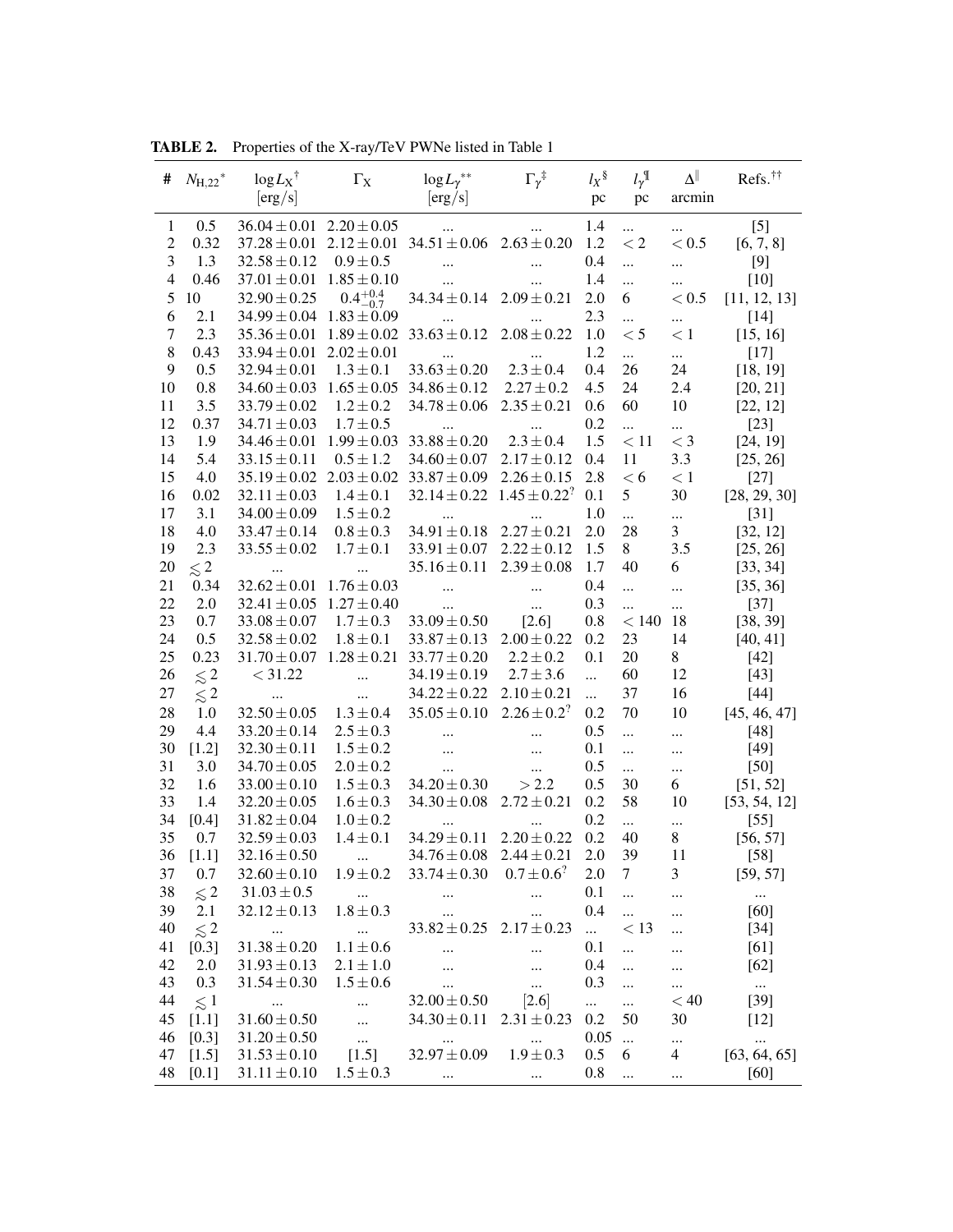| # |               | $N_{\rm H,22}$ * $\log L_{\rm X}$ * $\Gamma_{\rm X}$                                                                                                                                                                                 |                                                           | $\log L_\gamma{}^{**}$                                         | $\Gamma_\gamma$ <sup>‡</sup> | $l_X$ <sup>§</sup> |                        | $l_{\gamma}$ <sup>I</sup> $\Delta$ <sup>  </sup> | $\text{Refs.}^{\dagger\dagger}$ |
|---|---------------|--------------------------------------------------------------------------------------------------------------------------------------------------------------------------------------------------------------------------------------|-----------------------------------------------------------|----------------------------------------------------------------|------------------------------|--------------------|------------------------|--------------------------------------------------|---------------------------------|
|   |               | [erg/s]                                                                                                                                                                                                                              |                                                           | [erg/s]                                                        |                              |                    | $pc \tpc$              | arcmin                                           |                                 |
|   |               | $49 \le 0.6 \le 31.15 \dots$                                                                                                                                                                                                         |                                                           | $32.64 \pm 0.50$                                               | [2.6]                        | $\dddotsc$         | $< 180$                |                                                  | [39, 66]                        |
|   | 50 0.1        | $30.81 \pm 0.18$ $1.6 \pm 0.5$                                                                                                                                                                                                       |                                                           | $\mathbf{r}$ and $\mathbf{r}$ are the set of $\mathbf{r}$      |                              | 0.1                | $\dddotsc$<br>$\cdots$ |                                                  | [67]                            |
|   | $51 \le 0.04$ | $\sim$ $\sim$                                                                                                                                                                                                                        | and the contract of the contract of                       | <b>Contract Contract Contract</b>                              | $\dddotsc$                   | 1.5                | $\dddotsc$             | $\dddotsc$                                       | [68]                            |
|   | $52 \leq 1.5$ | <u>and the company of the company of the company of the company of the company of the company of the company of the company of the company of the company of the company of the company of the company of the company of the com</u> |                                                           | $32.82 \pm 0.15$ $2.78 \pm 0.31$                               |                              | $\mathbf{r}$       | 22                     | 12                                               | [69]                            |
|   | 53 0.25       | $31.04 \pm 0.10$ $3.3 \pm 0.5$                                                                                                                                                                                                       |                                                           | $\mathbf{r}$ and $\mathbf{r}$ are the contract of $\mathbf{r}$ |                              | 0.2                | $\dddotsc$             | $\dddotsc$                                       | [70, 71]                        |
|   | 54 0.6        |                                                                                                                                                                                                                                      |                                                           | $31.19 \pm 0.03$ $1.5 \pm 0.1$ 0.1                             |                              |                    | $\dddotsc$             | $\dddotsc$                                       | $[72]$                          |
|   | 55 0.03       |                                                                                                                                                                                                                                      |                                                           | $29.71 \pm 0.07$ $1.0 \pm 0.2$ $30.22 \pm 0.50$ [2.6] 0.02 10  |                              |                    |                        | $<$ 30                                           | [73, 39]                        |
|   | 56 $\leq 1.3$ |                                                                                                                                                                                                                                      |                                                           | $\langle 31$ $\sim 33.01$ $1.82 \pm 0.35$                      |                              | $\dots$ 6          |                        | 7                                                | [69]                            |
|   | $57 \leq 2$   | $\cdots$                                                                                                                                                                                                                             | $\mathbf{r}$ and $\mathbf{r}$ are the set of $\mathbf{r}$ | $34.66 \pm 0.60$ $2.4 \pm 0.44$                                |                              | $\ddotsc$          | 70                     | $\ddotsc$                                        | [69]                            |
|   | 58 0.17       | $29.63 \pm 0.01$ $1.7 \pm 0.6$                                                                                                                                                                                                       |                                                           | $\cdots$                                                       | $\dddotsc$                   | 0.05               |                        | $\ddotsc$                                        | $[74]$                          |
|   | 59 0.2        | $29.5 \pm 0.5$                                                                                                                                                                                                                       | [1.5]                                                     | $\ddots$                                                       | $\ddotsc$                    | 0.07               |                        | $\cdots$                                         | $[75]$                          |
|   |               |                                                                                                                                                                                                                                      |                                                           |                                                                |                              |                    |                        |                                                  |                                 |

TABLE 2. Properties of the X-ray/TeV PWNe listed in Table 1

<sup>\*</sup> Hydrogen column density (in units of  $10^{22}$  cm<sup>-2</sup>) obtained from spectral fits to the PWN spectra or estimated from the pulsar's dispersion measure assuming 10% interstellar medium ionization (in square brackets for the latter case). In a few cases upper limits are given based on the galactic HI column density.

 $\dagger$  Logarithm of PWN luminosity in the 0.5–8 keV band. The quoted errors are purely statistical, they do not include the distance errors. For bright PWNe (e.g., ## 2, 8, 16), we quote the luminosity of the PWN "core" restricted to the torus/arcs regions. For the PWNe with extended tails (## 39, 42, 48, 53, 54, 55, 58) we quote only the luminosity of the bright "bullet" component. For ## 36, 45 and 46, faint extended emission is seen around the pulsar but its luminosity is very uncertain; we use  $\pm 0.50$  dex as a conservative estimate for the uncertainty.

∗∗ Logarithm of PWN (or candidate) luminosity in the 1–10 TeV band.

‡ Photon index of TeV spectrum determined from a power-law model. The fits are not good (e.g., an exponential cutoff is required or the spectral slope is nonuniform) in the cases marked by the superscript ? . The values in square brackets were assumed for estimating *L*<sup>γ</sup> .

 $§$  Size of X-ray PWN "core" in which the PWN X-ray properties listed in this table were measured.

 $\mathbb{I}$  Size of TeV source. If the source is unresolved, we quote the upper limit on  $l_{\gamma}$ .

 $\parallel$  Offset between the X-ray and TeV components.

†† The PWN/PSR X-ray properties listed here were measured by ourselves (except for ## 2, 5, 6, 10, 37, 47, 49 and 51), but we cite recent relevant papers when available.

around the pulsar is considered. Also, the IC spectrum may deviate from a PL at large energies due to the intrinsic upper boundary of the electron SED, or due to the cooling effects. In addition to the spectral differences caused by the cooling and boundary effects, one should keep in mind that while the intensity of the synchrotron component depends on the magnetic field strength, the IC intensity depends on the ambient radiation density instead. Therefore, there is no reason to expect direct proportionality between the X-ray and TeV fluxes of a particular PWN, and indeed we see little correlation between the X-ray and TeV luminosities (Fig. 1, panel A). Yet, the X-rays, observed from the innermost PWN region, and TeV γ-rays, produced throughout the entire PWN volume, can be related in a model that takes into account the pulsar wind history (e.g., the evolution of  $\dot{E}$  and the PWN size), its spatially varying properties, and local radiation density. While measured from spatially different regions of a PWN, the X-ray and TeV luminosities in Table 2 still can be used to test such models as long as the observed values are compared with the model values calculated for appropriate PWN zones and time intervals. There have been a number of analytical models that take into account either the spatial dependence (e.g., [76, 77]) or time-dependence (e.g., [78, 79]) of the PWN properties but rarely both ([80]).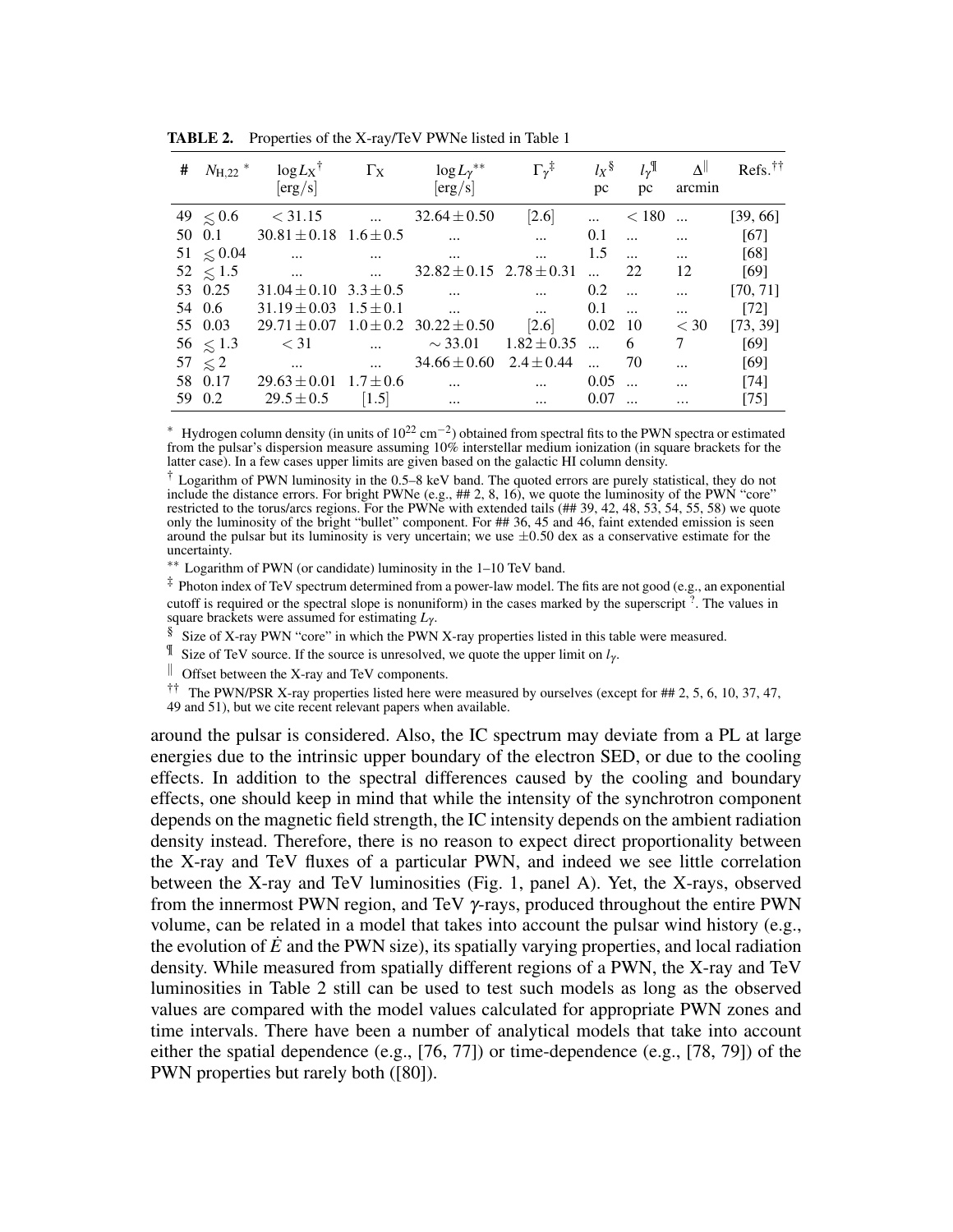

FIGURE 1. *(A)* Filled circles are X-ray (red) and TeV (blue) detected PWNe or PWN candidates. Larger circle sizes correspond to higher luminosities. The small black dots denote the pulsars from the ATNF catalog ([81]). *(B)* Ratio of the TeV to X-ray luminosities vs. pulsar's spin-down age. Here and in panel *C* the thin error bars mark questionable associations. *(C)* TeV luminosities of PWNe and PWN candidates vs. pulsar's *E*˙. The blue error bars mark TeV objects without X-ray counterparts. Here and in panel *D* the luminosity uncertainties include 50% systematic uncertainty assigned to the distances unless the pulsar is in LMC or its parallax has been measured. *(D)* X-ray luminosities of PWNe vs.  $\hat{E}$ . The red error bars denote X-ray PWNe with TeV counterparts. The lines of constant radiative efficiency ( $\eta \equiv L_{X,Y}/E$ ) are plotted in panels *C* and *D*.

In panels C and D of Figure 1 we show the dependences of the luminosities *L<sup>X</sup>* and *L*<sup>γ</sup> on  $\dot{E}$ . As expected, we do not see an obvious correlation between  $L<sub>\gamma</sub>$  and  $\dot{E}$ , which likely reflects the fact that the TeV luminosity depends on the history of the pulsar spin-down rather than on the current  $\dot{E}$ . An additional scatter is expected due to the differences in the local IR background and the uncertain distances. Most of the 1–10 TeV luminosities cluster in the range of  $10^{33}$ – $10^{35}$  erg s<sup>-1</sup>, a much narrower span than that attained by the X-ray luminosities shown in another panel. The  $L_X$  versus  $\dot{E}$  plot does show some correlation between the two; however, the more objects are included the larger the scatter becomes, weakening the correlation. It seems very unlikely that a factor of  $10^4$  scatter at a given  $\dot{E}$  could be explained by varying environment (e.g., ambient pressure) or differences in pulsar velocities. Some "hidden" pulsar parameters (e.g., the angle between the rotation and magnetic axis, or the topology of the NS magnetic field) may instead govern the efficiency of the magnetic-to-kinetic energy conversion and, as a result, the X-ray efficiencies of PWNe (see also [2]). In Figure 1 (panel B) we also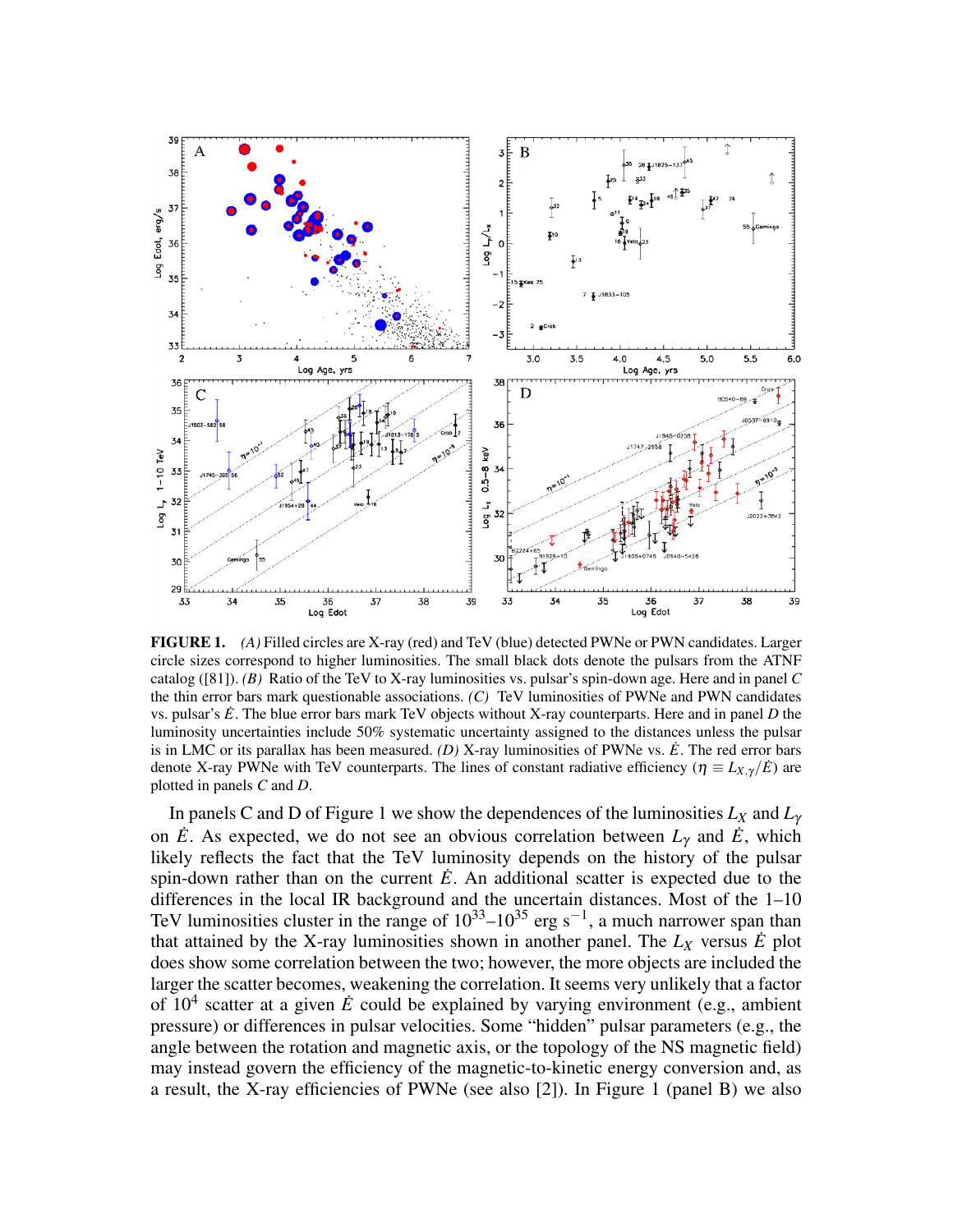plot the distance-independent  $L_{\gamma}/L_X$  as a function of spin-down age  $\tau$ , which shows a hint of positive correlation between the two, at younger ages. This correlation can be explained by the correlation between  $L_X$  and  $\dot{E}$  (hence the anti-correlation between  $L_X$ and  $\tau$ ). These results are in general agreement with the recent findings of [82] based on a smaller sample of PWNe. At  $\log \tau \gtrsim 4.5$  the dependence of  $L_\gamma/L_X$  on  $\tau$  appears to level off as expected from the simple model of [82]. This trend, however, shows a large scatter, which might be attributed to the magnetic and radiation fields being different for different objects.

To conclude, multiwavelength observations of PWNe are crucial because they provide identifications for VHE sources and reveal the true energetics and composition of pulsar winds. In addition to X-ray and TeV observations, there is an opportunity to detect the IC PWN component with Fermi in GeV, where even old objects are expected to exhibit uncooled IC spectrum which should be more directly linked to the radio synchrotron component. The data accumulation must be complemented by development of multizone models of PWN evolution, essential for understanding the role of pulsar winds in seeding the Galaxy with energetic particles and magnetic fields.

## ACKNOWLEDGMENTS

We would like to thank Wenwu Tian for providing updated distances for several sources. The authors acknowledge support from NASA grants NNX09AC81G and NNX09AC84G, and Chandra award AR8-9009X. This material is also based upon work supported by the National Science Foundation under Grants No. 0908733 and 0908611.

## **REFERENCES**

- 1. B. M. Gaensler, and P. O. Slane, *Ann. Rev. A&A* 44, 17–47 (2006).
- 2. O. Kargaltsev, and G. G. Pavlov, "Pulsar Wind Nebulae in the Chandra Era," in *AIP Conf. Proc.*, edited by C. Bassa, Z. Wang, A. Cumming, & V. M. Kaspi, 2008, vol. 983, pp. 171–185.
- 3. D. A. Leahy, and W. W. Tian, *A&A* 480, L25–L28 (2008).
- 4. Y. Su, Y. Chen, J. Yang, et al., *ApJ* **694**, 376–386 (2009).<br>5. Y. Chen, Q. D. Wang, E. V. Gotthelf, et al., *ApJ* **651**, 237
- 5. Y. Chen, Q. D. Wang, E. V. Gotthelf, et al., *ApJ* 651, 237–249 (2006).
- 6. K. Mori, D. N. Burrows, J. J. Hester, et al., *ApJ* 609, 186–193 (2004).
- 7. R. Willingale, B. Aschenbach, R. G. Griffiths, et al., *A&A* 365, L212–L217 (2001).
- 8. F. Aharonian, et al., *A&A* 457, 899–915 (2006).
- 9. Z. Arzoumanian, *talk at Supernova Remnants and PWNe in the Chandra Era, Boston, MA* (2009).
- 10. P. Kaaret, H. L. Marshall, T. L. Aldcroft, et al., *ApJ* 546, 1159–1167 (2001).
- 11. D. J. Helfand, E. V. Gotthelf, J. P. Halpern, et al., *ApJ* 665, 1297–1303 (2007).
- 12. F. Aharonian, et al., *ApJ* 636, 777–797 (2006).
- 13. E. V. Gotthelf, and J. P. Halpern, *ApJL* 700, L158–L161 (2009).
- 14. M. Renaud, V. Marandon, E. V. Gotthelf, et al., *arXiv:0910.3074* (2009).
- 15. S. Safi-Harb, I. M. Harrus, R. Petre, et al., *ApJ* 561, 308–320 (2001).
- 16. A. Djannati-Atai, O. C. de Jager, R. Terrier, et al., "New Companions for the lonely Crab? ," in *International Cosmic Ray Conf. Proc.*, 2008, vol. 2, pp. 823–826.
- 17. P. Slane, D. J. Helfand, E. van der Swaluw, et al., *ApJ* 616, 403–413 (2004).
- 18. J. P. Halpern, F. Camilo, E. V. Gotthelf, et al., *ApJL* 552, L125–L128 (2001).
- 19. E. Aliu, *talk at Supernova Remnants and PWNe in the Chandra Era, Boston, MA* (2009).
- 20. B. M. Gaensler, J. Arons, V. M. Kaspi, et al., *ApJ* 569, 878–893 (2002).
- 21. F. Aharonian, et al., *A&A* 435, L17–L20 (2005).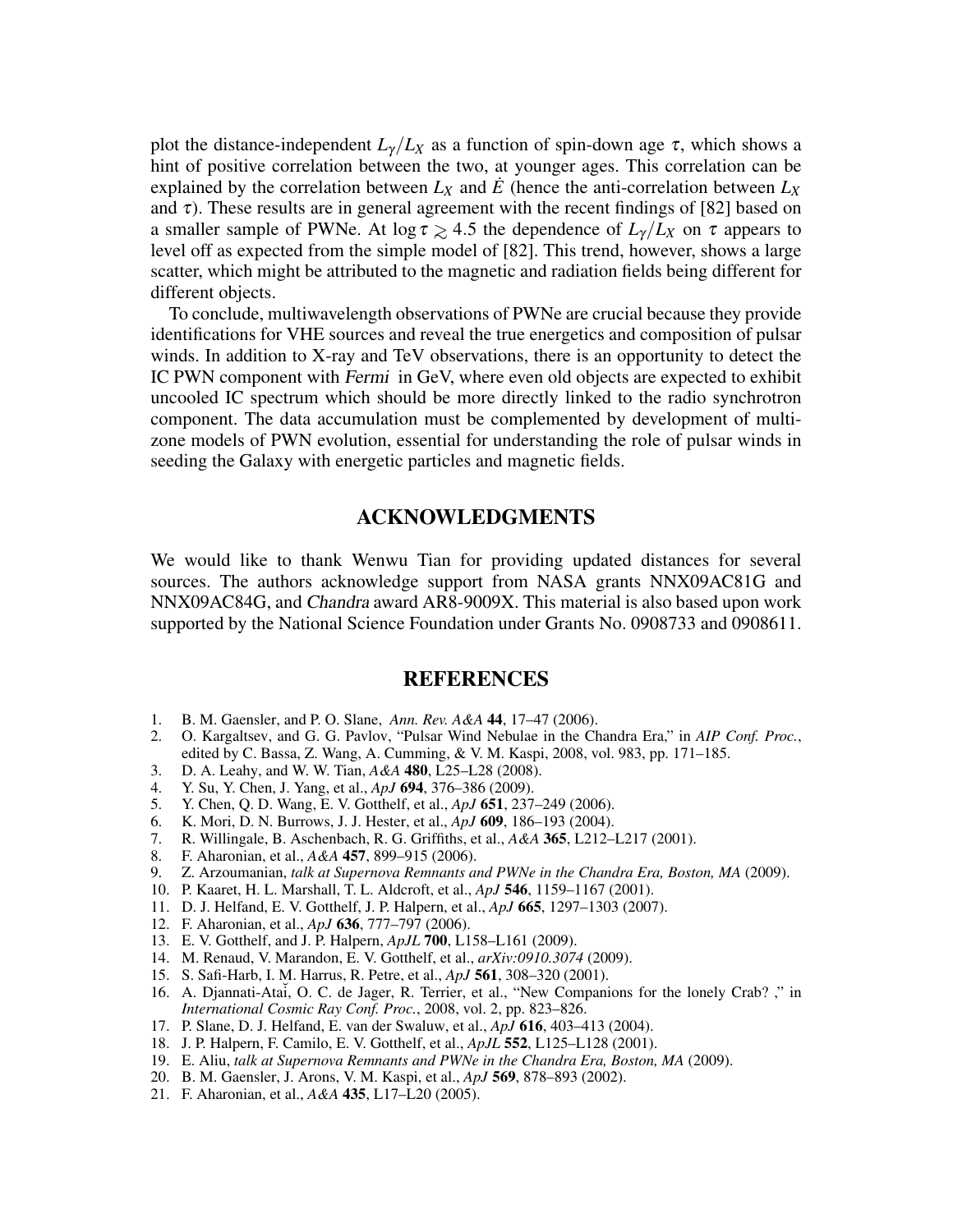- 22. O. Kargaltsev, G. G. Pavlov, and J. A. Wong, *ApJ* 690, 891–901 (2009).
- 23. J. P. Hughes, P. O. Slane, D. N. Burrows, et al., *ApJL* 559, L153–L156 (2001).
- 24. F. J. Lu, Q. D. Wang, B. Aschenbach, et al., *ApJL* 568, L49–L52 (2002).
- 25. C.-Y. Ng, M. S. E. Roberts, and R. W. Romani, *ApJ* 627, 904–909 (2005).
- 26. F. Aharonian, et al., *A&A* 456, 245–251 (2006).
- 27. D. J. Helfand, B. F. Collins, and E. V. Gotthelf, *ApJ* 582, 783–792 (2003).
- 28. G. G. Pavlov, O. Y. Kargaltsev, D. Sanwal, et al., *ApJL* 554, L189–L192 (2001).
- 29. D. J. Helfand, E. V. Gotthelf, and J. P. Halpern, *ApJ* 556, 380–391 (2001).
- 30. F. Aharonian, et al., *A&A* 448, L43–L47 (2006).
- 31. M. S. E. Roberts, C. R. Tam, V. M. Kaspi, et al., *ApJ* 588, 992–1002 (2003).
- 32. E. V. Gotthelf, and J. P. Halpern, *ApJ* 681, 515–521 (2008).
- 33. J. W. T. Hessels, D. J. Nice, B. M. Gaensler, et al., *ApJL* 682, L41–L44 (2008).
- 34. F. Aharonian, et al., *A&A* 477, 353–363 (2008).
- 35. D.-S. Moon, J.-J. Lee, S. S. Eikenberry, et al., *ApJL* 610, L33–L36 (2004).
- 36. X. H. Li, F. J. Lu, and T. P. Li, *ApJ* 628, 931–937 (2005).
- 37. M. Roberts, C. Brogan, and M. Lyutikov, *BAAS* 38, 997 (2007).
- 38. J. W. T. Hessels, M. S. E. Roberts, S. M. Ransom, et al., *ApJ* 612, 389–397 (2004).
- 39. A. A. Abdo, et al., *ApJL* 700, L127–L131 (2009).
- 40. R. W. Romani, C.-Y. Ng, R. Dodson, et al., *ApJ* 631, 480–487 (2005).
- 41. S. Hoppe, E. de Oña-Wilhemi, B. Khélifi, et al., *arXiv:0906.5574* (2009).
- 42. V. E. Zavlin, *ApJL* 665, L143–L146 (2007).
- 43. F. Aharonian, et al., *A&A* 484, 435–440 (2008).
- 44. F. Aharonian, et al., *A&A* 499, 723–728 (2009).
- 45. B. M. Gaensler, N. S. Schulz, V. M. Kaspi, et al., *ApJ* 588, 441–451 (2003).
- 46. G. G. Pavlov, O. Kargaltsev, and W. F. Brisken, *ApJ* 675, 683–694 (2008).
- 47. F. Aharonian, et al., *A&A* 460, 365–374 (2006).
- 48. V. M. Kaspi, E. V. Gotthelf, B. M. Gaensler, et al., *ApJL* 562, L163–L166 (2001).
- 49. F. Camilo, B. M. Gaensler, E. V. Gotthelf, et al., *ApJ* 616, 1118–1123 (2004).
- 50. B. M. Gaensler, E. van der Swaluw, F. Camilo, et al., *ApJ* 616, 383–402 (2004).
- 51. M. Gonzalez, and S. Safi-Harb, *ApJL* 591, L143–L146 (2003).
- 52. A. Djannati-Atai, *talk at Supernova Remnants and PWNe in the Chandra Era, Boston, MA* (2009).
- 53. O. Kargaltsev, G. G. Pavlov, and G. P. Garmire, *ApJ* 660, 1413–1423 (2007).
- 54. O. Kargaltsev, G. G. Pavlov, and G. P. Garmire, *ApJ* 670, 643–654 (2007).
- 55. M. E. Gonzalez, V. M. Kaspi, M. J. Pivovaroff, et al., *ApJ* 652, 569–575 (2006).
- 56. O. Kargaltsev, and G. G. Pavlov, *ApJ* 670, 655–667 (2007).
- 57. F. Aharonian, et al., *A&A* 472, 489–495 (2007).
- 58. F. Aharonian, et al., *A&A* 439, 1013–1021 (2005).
- 59. J. A. Hinton, S. Funk, S. Carrigan, et al., *A&A* 476, L25–L28 (2007).
- 60. O. Kargaltsev, Z. Misanovic, G. G. Pavlov, et al., *ApJ* 684, 542–557 (2008).
- 61. J. P. Halpern, E. V. Gotthelf, F. Camilo, et al., *ApJ* 612, 398–407 (2004).
- 62. R. Petre, K. D. Kuntz, and R. L. Shelton, *ApJ* 579, 404–410 (2002).
- 63. F. Camilo, P. S. Ray, S. M. Ransom, et al., *ApJ* 705, 1–13 (2009).
- 64. F. Aharonian, et al., *A&A* 393, L37–L40 (2002).
- 65. R. Mukherjee, E. V. Gotthelf, and J. P. Halpern, *Astrophys. Space Sci.* 309, 29–33 (2007).
- 66. P. Weltevrede, A. A. Abdo, M. Ackermann, et al., *ApJ* 708, 1426–1441 (2010).
- 67. B. W. Stappers, B. M. Gaensler, V. M. Kaspi, et al., *Science* 299, 1372–1374 (2003).
- 68. N. Kawai, *talk at Fermi Symposium, Washington, DC* (2009).
- 69. O. Tibolla, R. C. G. Chaves, O. de Jager, et al., *arXiv:0907.0574* (2009).
- 70. R. W. Romani, and C.-Y. Ng, *ApJL* 585, L41–L44 (2003).
- 71. C.-Y. Ng, R. W. Romani, W. F. Brisken, et al., *ApJ* 654, 487–493 (2007).
- 72. K. E. McGowan, W. T. Vestrand, J. A. Kennea, et al., *ApJ* 647, 1300–1308 (2006).
- 73. G. G. Pavlov, D. Sanwal, and V. E. Zavlin, *ApJ* 643, 1146–1150 (2006).
- 74. Z. Misanovic, G. G. Pavlov, and G. P. Garmire, *ApJ* 685, 1129–1142 (2008).
- 75. C. Y. Hui, and W. Becker, *A&A* 467, 1209–1214 (2007).
- 76. C. F. Kennel, and F. V. Coroniti, *ApJ* 283, 694–709 (1984).
- 77. C. F. Kennel, and F. V. Coroniti, *ApJ* 283, 710–730 (1984).